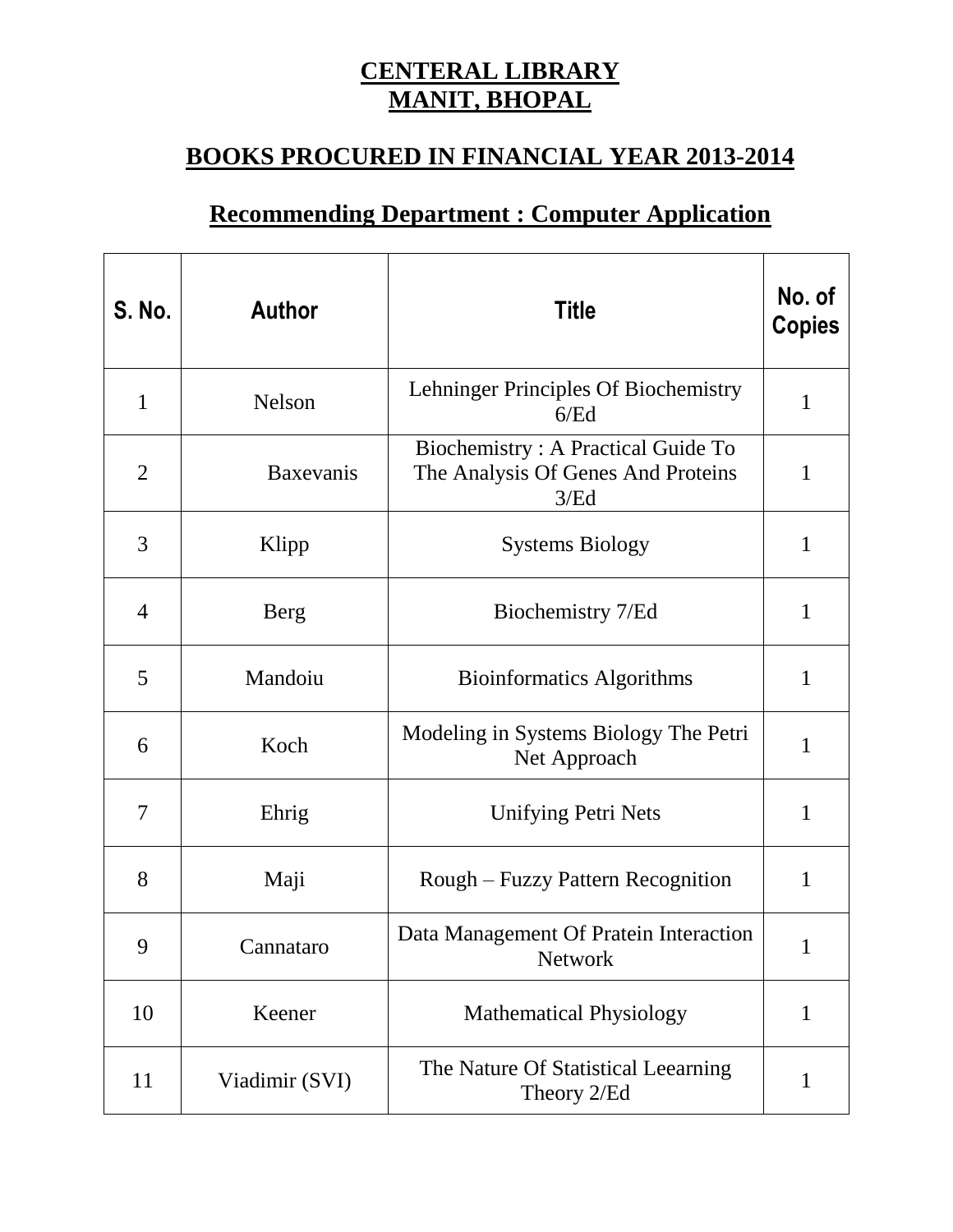| <b>S. No.</b> | <b>Author</b>       | <b>Title</b>                                                     | No. of<br><b>Copies</b> |
|---------------|---------------------|------------------------------------------------------------------|-------------------------|
| 12            | Chandra (Narosa)    | Numerical Optimization With<br>Applications                      | 5                       |
| 13            | Chandra (Narosa)    | Financial Mathematics : An Introduction                          | 5                       |
| 14            | <b>Blair</b>        | Riemannian Geometry Of Contact &<br>Symplectic Manifolds 2/Ed    | $\mathbf{1}$            |
| 15            | Kreyszig            | Advanced Engineering Mathematics 9/<br>Ed                        | $\mathbf{1}$            |
| 16            | Antia               | <b>Numerical Methods For Scientists And</b><br>Engineers 3/Ed    | $\overline{2}$          |
| 17            | Chandra (Narosa)    | <b>Numerical Optimization With</b><br>Applications               | $\mathbf{1}$            |
| 18            | Chandra (Narosa)    | Financial Mathematics : An Introduction                          | $\mathbf{1}$            |
| 19            | Patil (Narosa)      | <b>Numerical Computational Methods</b>                           | 1                       |
| 20            | Pal (Narosa)        | Numerical Analysis For Scientists and<br>Engineers               | 1                       |
| 21            | Mathews (Narosa)    | <b>Complex Analysis For Mathematics</b><br>And Engineering 5/ Ed | 1                       |
| 22            | Basu (Narosa)       | <b>Computational Optimization And</b><br>Applications            | $\mathbf{1}$            |
| 23            | Nadarajan (Narosa)  | <b>Computational And Mathematical</b><br>Modelling               | $\mathbf{1}$            |
| 24            | Nanda (Narosa)      | <b>Fuzzy Mathematical Concepts</b>                               | 1                       |
| 25            | Narasimhan (Narosa) | <b>Introduction To Wavelet Tranform</b>                          | 1                       |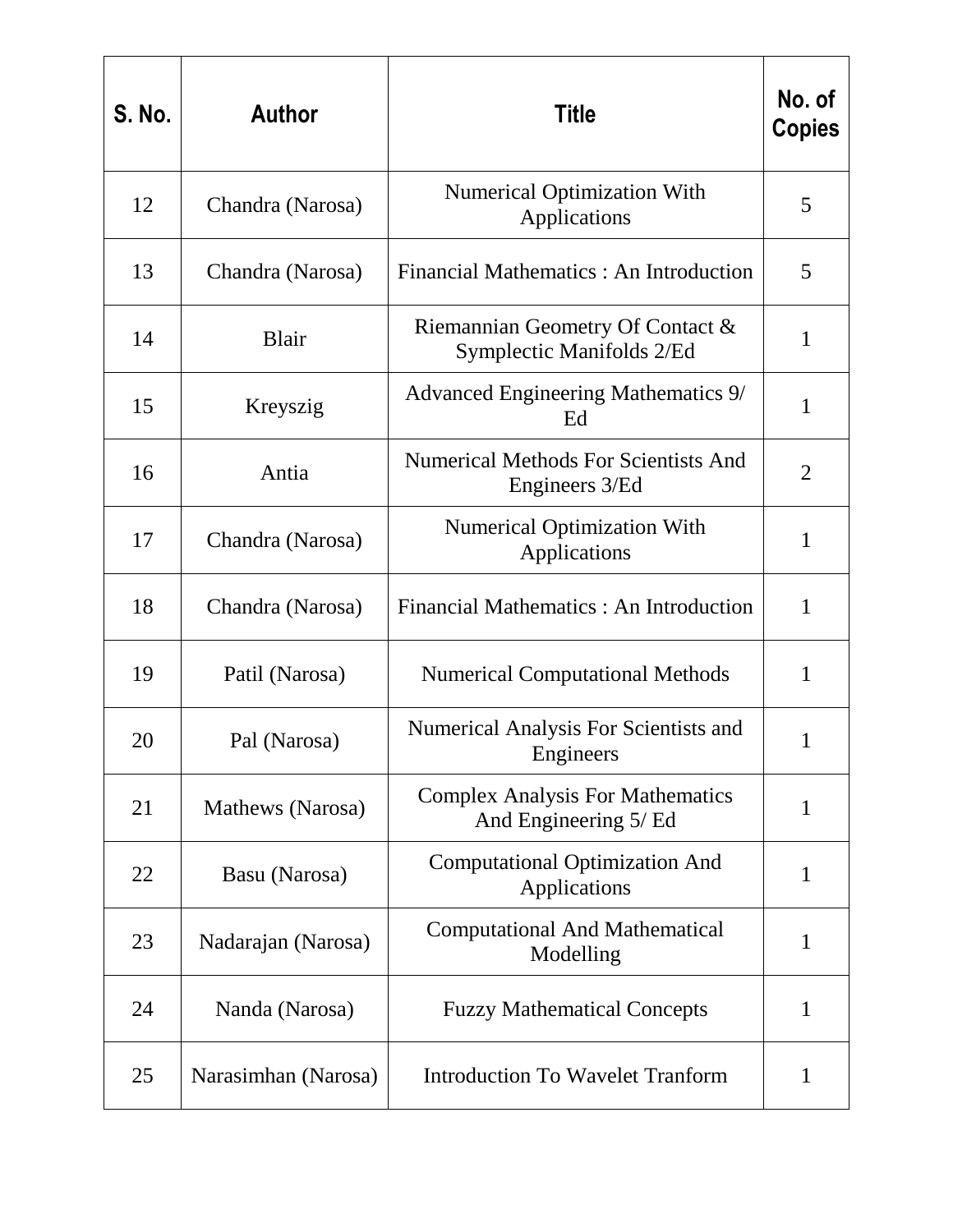| <b>S. No.</b> | <b>Author</b>  | <b>Title</b>                                                 | No. of<br><b>Copies</b> |
|---------------|----------------|--------------------------------------------------------------|-------------------------|
| 26            | Elmasri        | Fundamental Data Base Systems 6/Ed                           | $\mathbf{1}$            |
| 27            | Prata (PP)     | <b>Advanced Unix: A Programmers Guide</b>                    | $\mathbf{1}$            |
| 28            | Gupta (PP)     | Introduction to Data Mining With Case<br>Studies 2/Ed        | $\mathbf{1}$            |
| 29            | Hand (PP)      | Principles Of Data Mining                                    | 1                       |
| 30            | Hearn          | Computer Graphics C version 2/Ed                             | 1                       |
| 31            | Kruse          | Data Structures And Program Design in<br>C <sub>2</sub> /Ed  | $\overline{2}$          |
| 32            | $Lo$ (PP)      | Concepts And Techniques Of<br>Geographic Information Systems | $\mathbf{1}$            |
| 33            | Mano           | Computer System Architecture 3/Ed                            | 1                       |
| 34            | Pfleeger       | Security in Computing 4/Ed                                   | 1                       |
| 35            | prabhu (PP)    | Bluetooth Technology And its Appl.<br>With Java & J2ME       | 1                       |
| 36            | Rajaraman (PP) | An Introduction to Digital Computer<br>Design 5/Ed           | $\mathbf{1}$            |
| 37            | Rajaraman (PP) | Parallel Computers Architecture &<br>Programming             | $\mathbf{1}$            |
| 38            | Sasikumar (PP) | Introduction to Parallel Processing                          | $\mathbf{1}$            |
| 39            | Tanenbaum (PP) | Modern Operating Systems 3/Ed                                | 1                       |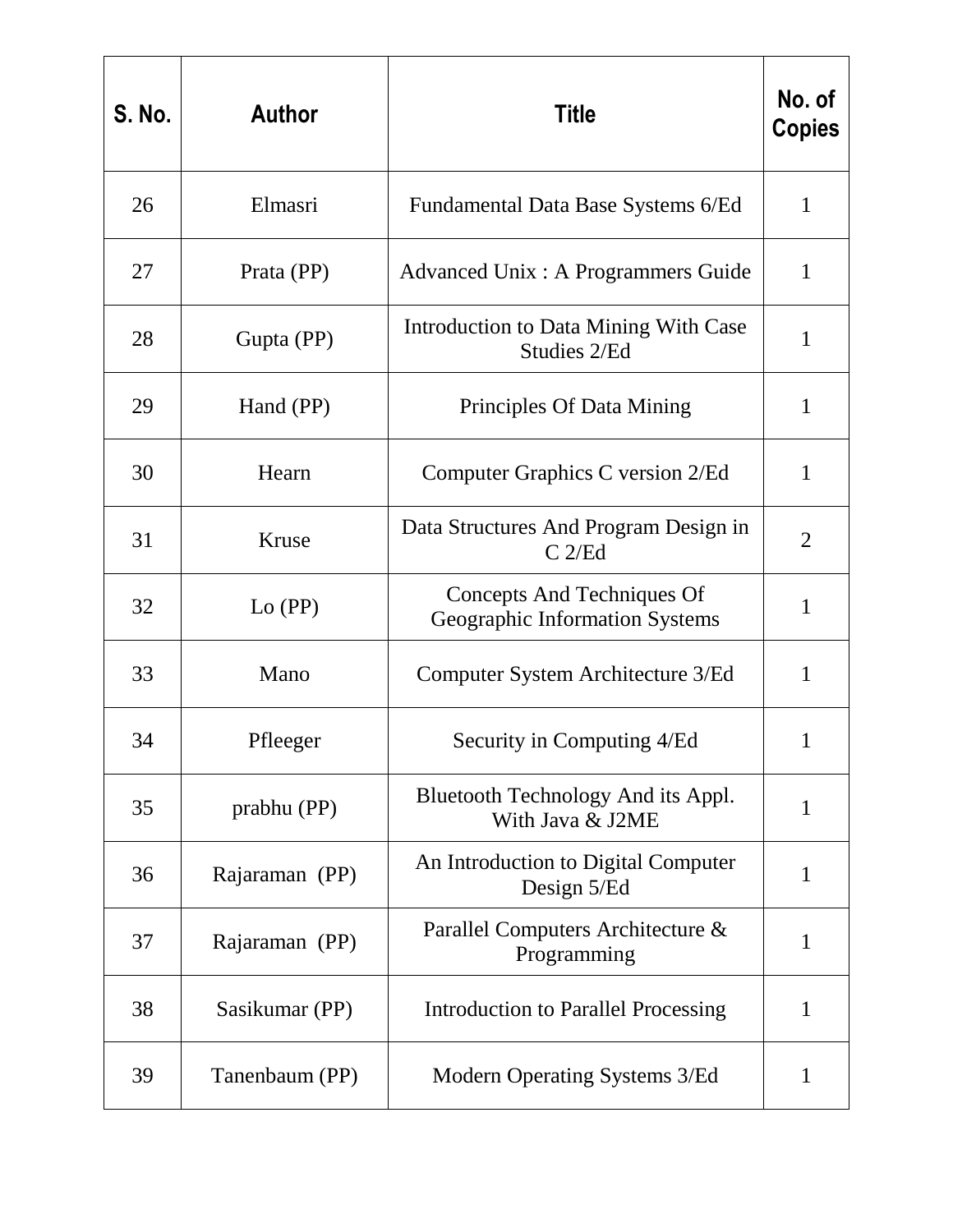| <b>S. No.</b> | <b>Author</b>    | <b>Title</b>                                                                                | No. of<br><b>Copies</b> |
|---------------|------------------|---------------------------------------------------------------------------------------------|-------------------------|
| 40            | Rogers           | <b>Procedural Elements For Computer</b><br>Graphics                                         | $\mathbf{1}$            |
| 41            | Hearn            | Computer Graphics 2/Ed                                                                      | $\mathbf{1}$            |
| 42            | Janakiraman (PP) | Artificial Intelligence And Experts<br><b>Systems</b>                                       | $\mathbf{1}$            |
| 43            | Hopcroft         | Introduction to Automata Theory<br>Languages, And Computation 3/Ed                          | 1                       |
| 44            | Allen (PP)       | Probability Statistics, And Queueing<br><b>Theory With Computer Science</b><br>Applications | 1                       |
| 45            | Bergeron (PP)    | <b>Bioinformatics Computing</b>                                                             | $\mathbf{1}$            |
| 46            | Deitel           | $C \#$ How to Program 4/Ed                                                                  | $\mathbf{1}$            |
| 47            | Tanenbaum (PP)   | Distributed Systems 2/Ed                                                                    | 1                       |
| 48            | Gupta (PP)       | Introduction to Data Mining With Case<br>Studies 2/Ed                                       |                         |
| 49            | Prabhu (PP)      | Data Warehousing 3/Ed                                                                       | $\mathbf{1}$            |
| 50            | Rajaraman (PP)   | Parallel Computers Architecture &<br>Programming                                            | 1                       |
| 51            | <b>Stalling</b>  | <b>Computer Networking With Internet</b><br>protocols And Technology                        | $\mathbf{1}$            |
| 52            | <b>Stallings</b> | <b>Cryptography And Network Security</b><br>5/Ed                                            | 1                       |
| 53            | <b>Stallings</b> | <b>Operating Systems Internals And Design</b><br>Principles 6/Ed                            | 1                       |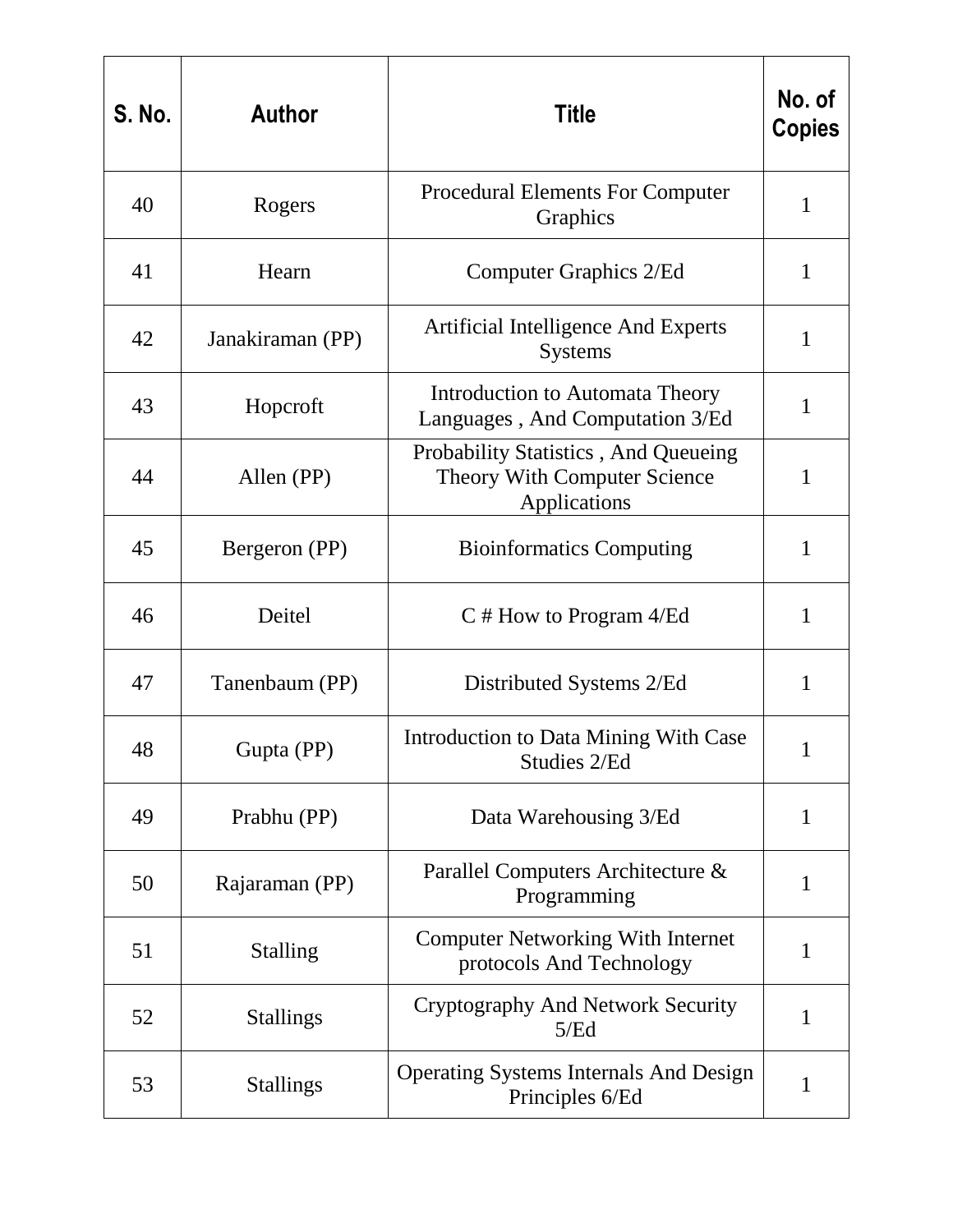| <b>S. No.</b> | <b>Author</b> | <b>Title</b>                                                      | No. of<br><b>Copies</b> |
|---------------|---------------|-------------------------------------------------------------------|-------------------------|
| 54            | Tenenbaum     | Data Structures Using C                                           | $\mathbf{1}$            |
| 55            | Turban        | <b>Decision Support And Business</b><br>Intelligence Systems 9/Ed | $\mathbf{1}$            |
| 56            | Hwang         | <b>Computer Architecture And Parallel</b><br>Processing           | $\mathbf{1}$            |
| 57            | Keiser        | Local Area Networks 2/Ed                                          | 1                       |
| 58            | Keogh         | The Complete Reference J2EE                                       | 1                       |
| 59            | Sivanandam    | Introduction to Neural Networks Using<br>Matlab 6.0               | $\mathbf{1}$            |
| 60            | Tucker        | Programming Languages 2/ed                                        | $\mathbf{1}$            |
| 61            | Hagan         | <b>Neural Network Design</b>                                      | $\mathbf{1}$            |
| 62            | Kanetkar (PP) | Data Structures Through 2/ed                                      | 1                       |
| 63            | Mall (PP)     | <b>Fundamentals Of Software Engineering</b>                       | $\mathbf{1}$            |
| 64            | Lipschutz     | <b>Data Structures</b>                                            | $\mathbf{1}$            |
| 65            | Cormen (PP)   | Introduction to Algorithms 3/Ed                                   | $\mathbf{1}$            |
| 66            | Aho           | The design And Analysis Of Computer<br>Algorithms                 | 1                       |
| 67            | Rich          | Artificial Intelligence 3/Ed                                      | $\mathbf{1}$            |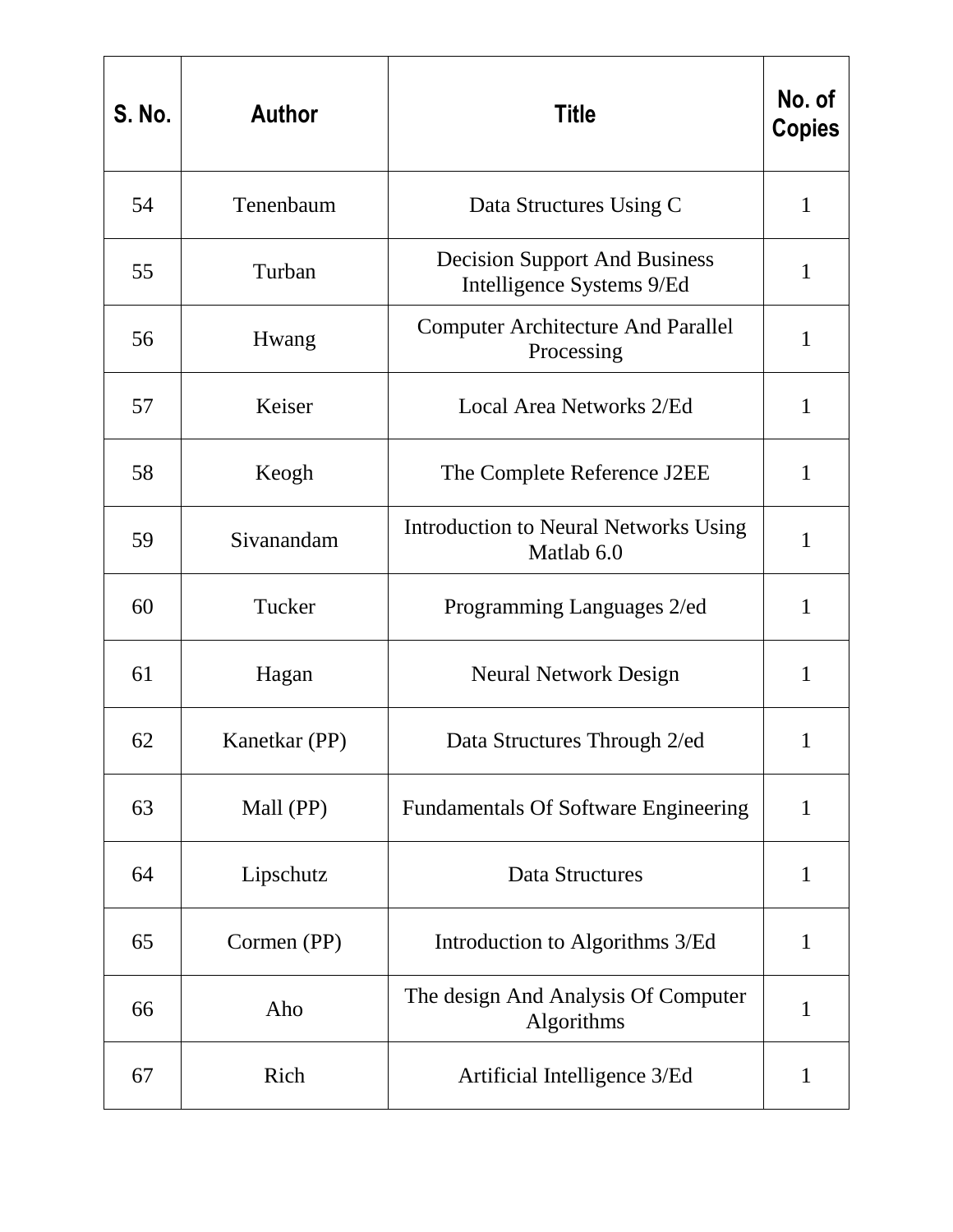| <b>S. No.</b> | <b>Author</b>    | <b>Title</b>                                                         | No. of<br><b>Copies</b> |
|---------------|------------------|----------------------------------------------------------------------|-------------------------|
| 68            | Patterson (PP)   | Introduction to Artificial Intelligence<br><b>And Expert Systems</b> | $\mathbf{1}$            |
| 69            | Han (Els)MK      | Data Mining Concepts And Techniques<br>3/Ed                          | $\overline{2}$          |
| 70            | Das              | UNIX Concepts And Applications 4/Ed                                  | $\mathbf{1}$            |
| 71            | Bach (PP)        | The Design Of The UNIX Operating<br>System                           | 1                       |
| 72            | Dhamdhere        | <b>Systems Programming</b>                                           | $\mathbf{1}$            |
| 73            | Coulouris        | Distributed Systems 4/Ed                                             | $\mathbf{1}$            |
| 74            | Tanenbaum (PP)   | Distributed Systems 2/Ed                                             | $\mathbf{1}$            |
| 75            | Sinha (PP)       | <b>Distributed Operating Systems</b>                                 | $\mathbf{1}$            |
| 76            | Silberschatz     | <b>Operating Systems Concepts 8/Ed</b>                               | 1                       |
| 77            | Dhamdhere        | Operating Systems 3/ed                                               | 1                       |
| 78            | Donovan          | <b>Systems Programming</b>                                           | 1                       |
| 79            | Gordon (PP)      | <b>System Simulation 2/Ed</b>                                        | $\mathbf{1}$            |
| 80            | <b>Stallings</b> | <b>Cryptography And Network Security</b><br>5/Ed                     | 1                       |
| 81            | Kahate           | <b>Cryptography And Network Security</b>                             | $\mathbf{1}$            |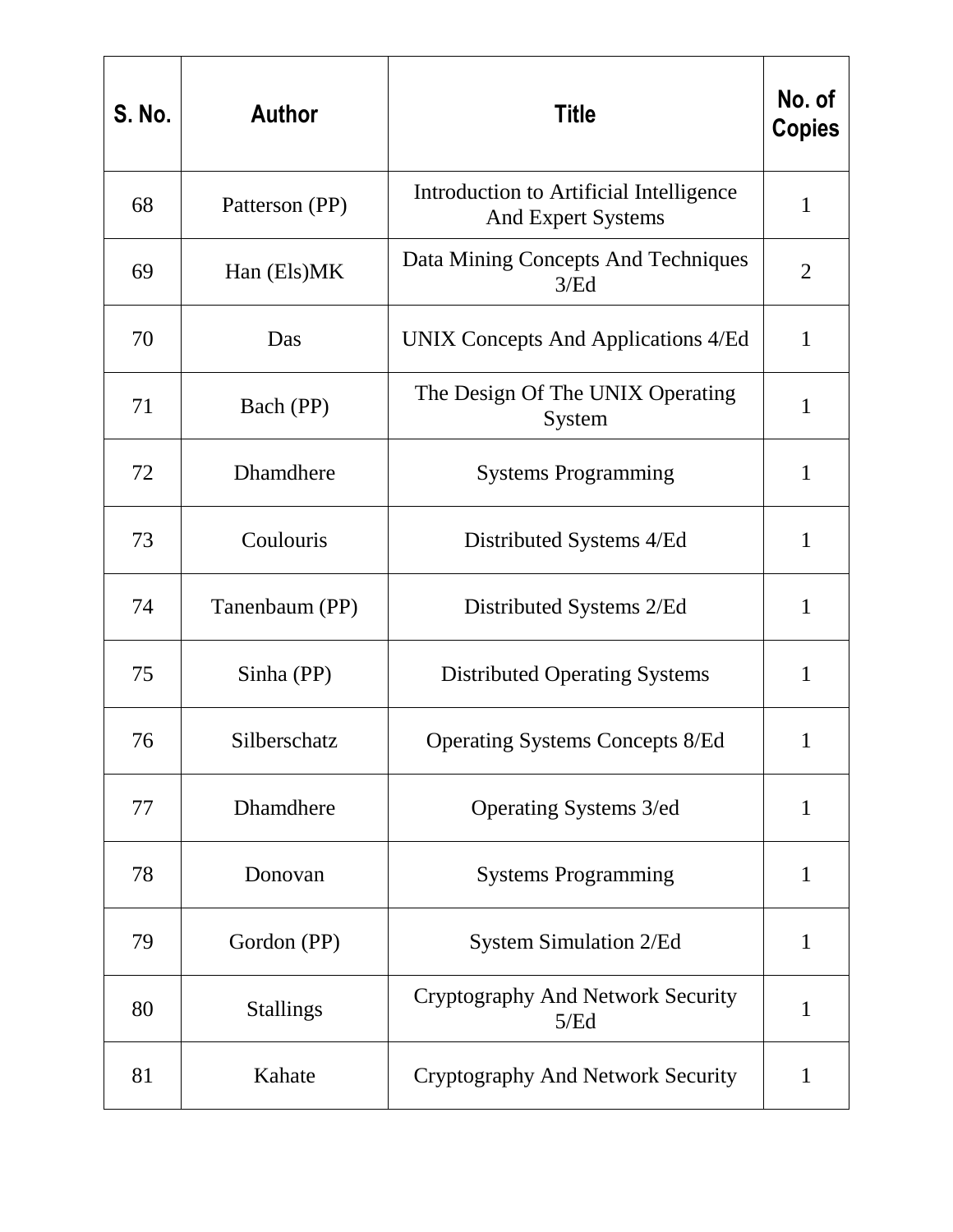| <b>S. No.</b> | <b>Author</b>       | <b>Title</b>                                                | No. of<br><b>Copies</b> |
|---------------|---------------------|-------------------------------------------------------------|-------------------------|
| 82            | Aho (Narosa)        | Principles of Compiler Design                               | $\mathbf{1}$            |
| 83            | Balagurusamy        | Programming With Java: A Primer 4 / Ed                      | $\mathbf{1}$            |
| 84            | Book (PP)           | Java 6 Programming                                          | $\mathbf{1}$            |
| 85            | Hwang               | <b>Advanced Computer Architecture 2/Ed</b>                  | $\mathbf{1}$            |
| 86            | Balagurusamy        | <b>Object Oriented Programming With</b><br>$C++6/Ed$        | $\mathbf{1}$            |
| 87            | Srivastava (PP)     | C in Depth                                                  | $\mathbf{1}$            |
| 88            | Kanetkar (PP)       | Let Us C 13/Ed                                              | $\mathbf{1}$            |
| 89            | Kanetkar (PP)       | Let $Us$ $C++2/Ed$                                          | $\mathbf{1}$            |
| 90            | Book (PP)           | <b>Visual Basic Net Programming</b>                         | 1                       |
| 91            | Forauzan            | <b>Computer Networks</b>                                    | 1                       |
| 92            | Pratap (PP)         | <b>Getting Started With MATLAB</b>                          | $\mathbf{1}$            |
| 93            | Blaha               | <b>Object Oriented Modeling and Design</b><br>With UMI 2/Ed | $\mathbf{1}$            |
| 94            | Chandrasekaran (PP) | Theory Of Computer Science 3/Ed                             | 1                       |
| 95            | Martin              | Intro. To Languages And The Theory of<br>Computation 3/Ed   | $\mathbf{1}$            |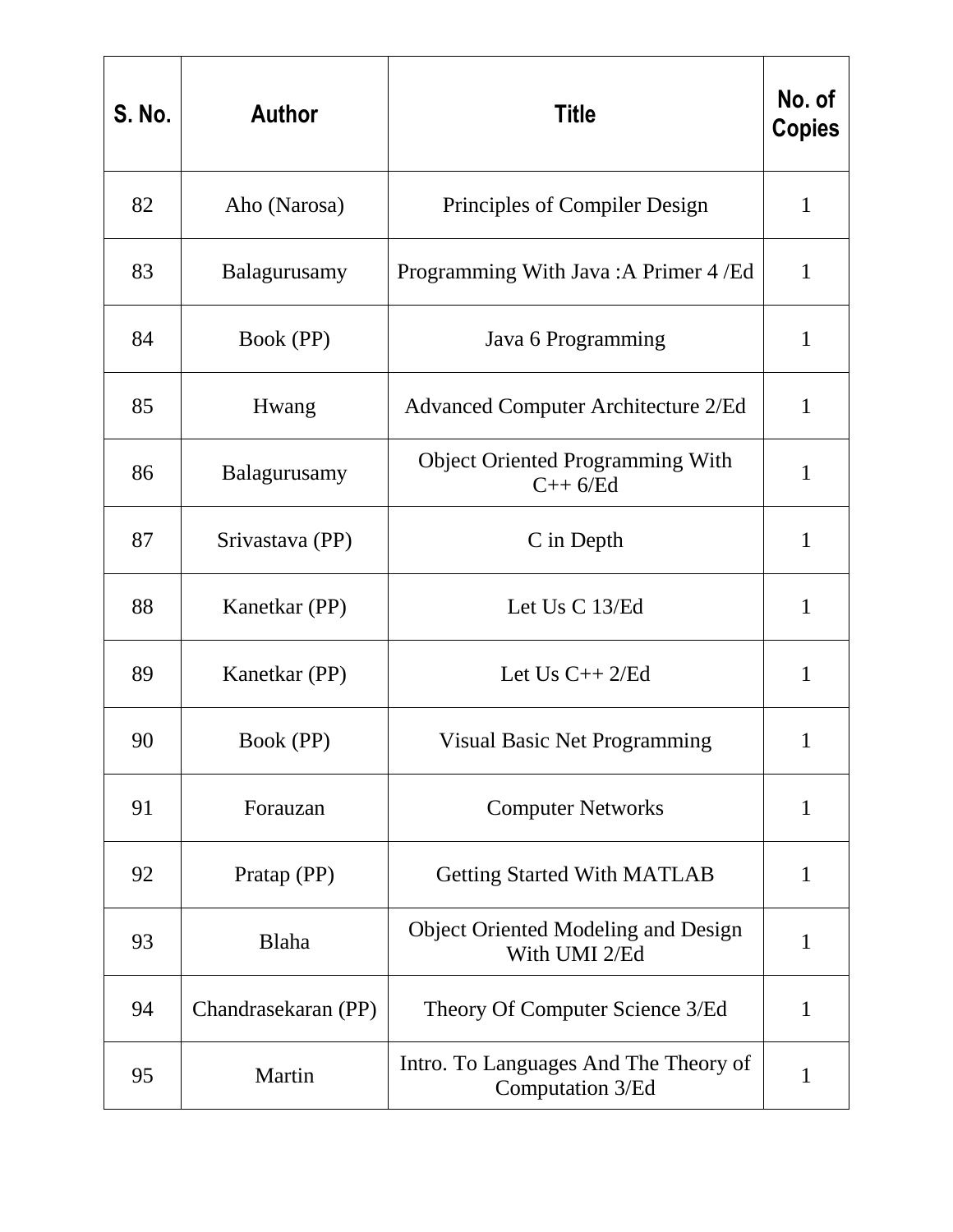| <b>S. No.</b> | <b>Author</b>     | <b>Title</b>                                                                                   | No. of<br><b>Copies</b> |
|---------------|-------------------|------------------------------------------------------------------------------------------------|-------------------------|
| 96            | Chauhan (PP)      | <b>Software Testing</b>                                                                        | $\mathbf{1}$            |
| 97            | Padhy (PP)        | Artificial Intelligence And Intelligent<br><b>Systems</b>                                      | $\mathbf{1}$            |
| 98            | Shinghal (PP)     | <b>Pattern Recognition</b>                                                                     | $\mathbf{1}$            |
| 99            | Trivedi (PP)      | <b>Computer Graphics And Animation</b>                                                         | $\mathbf{1}$            |
| 100           | Somasundaram (PP) | Programming in Java 2                                                                          | 1                       |
| 101           | Sivanandam        | Principles Of Soft Computing 2/Ed                                                              | $\mathbf{1}$            |
| 102           | <b>Jalotes</b>    | Pankaj Jalote's Software Engineering                                                           | $\mathbf{1}$            |
| 103           | Olifer            | <b>Computer Networks Principles</b><br>Technologies And Protocols For<br><b>Network Design</b> | $\mathbf{1}$            |
| 104           | Rich              | Artificial Intelligence                                                                        | 1                       |
| 105           | Schildt           | The Complete Reference C 4/Ed                                                                  | $\mathbf{1}$            |
| 106           | Hanna             | JSP 2.0: The Complete Reference                                                                | $\mathbf{1}$            |
| 107           | Forouzan          | <b>Local Area Networks</b>                                                                     | $\mathbf{1}$            |
| 108           | Haigh             | <b>Object Oriented Analysis And Design</b>                                                     | $\mathbf{1}$            |
| 109           | Milenkovic        | Operating Systems 2/Ed                                                                         | $\mathbf{1}$            |